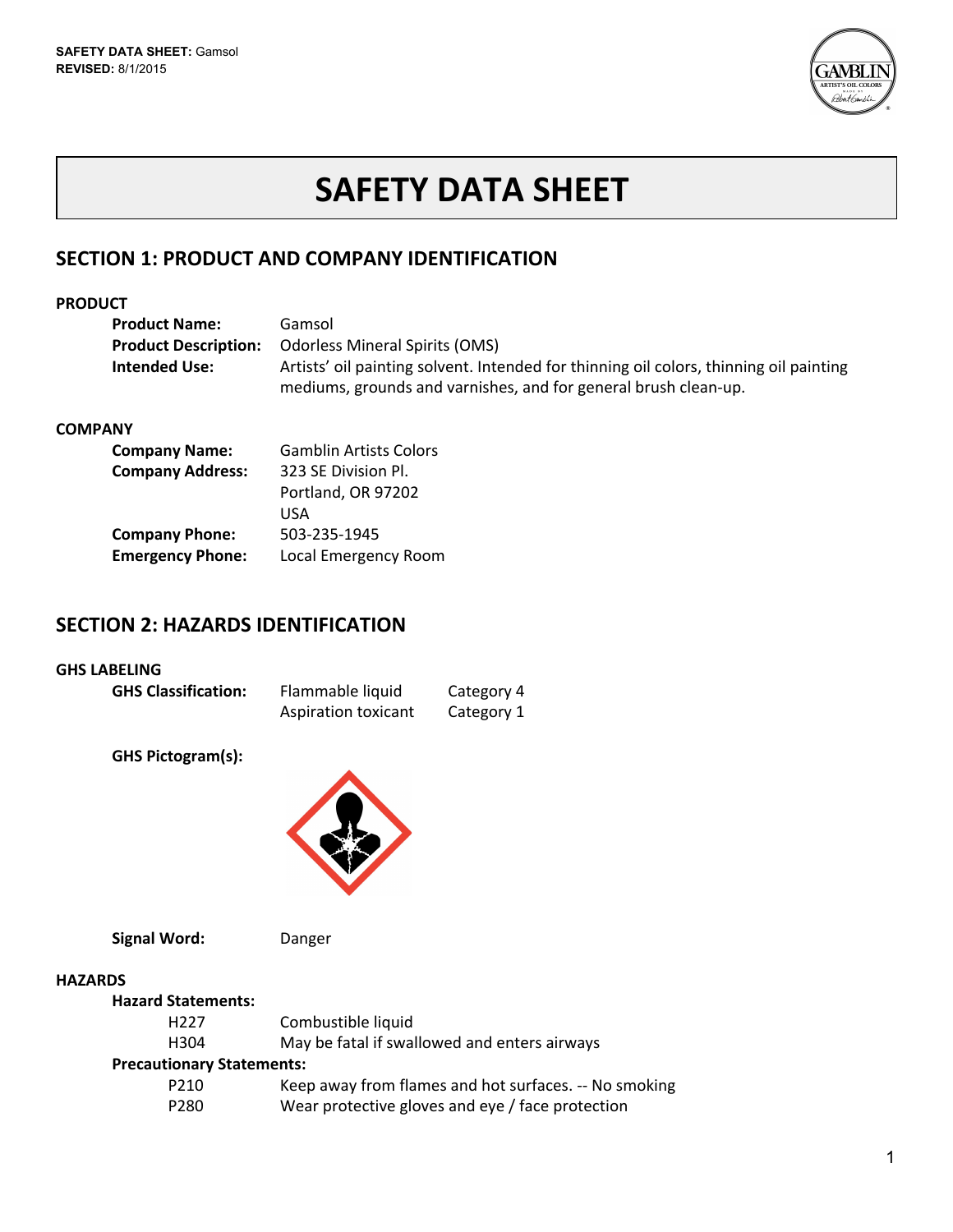

|            | $P301 + P310$                     | IF SWALLOWED: Immediately call a POISON CENTER or<br>doctor/physician  |                 |               |                                                                                                      |  |
|------------|-----------------------------------|------------------------------------------------------------------------|-----------------|---------------|------------------------------------------------------------------------------------------------------|--|
|            | P331                              | Do NOT induce vomiting                                                 |                 |               |                                                                                                      |  |
|            | P370 + P378                       |                                                                        |                 |               | In case of fire: Use water fog, foam, dry chemical or carbon dioxide (CO2) to                        |  |
| extinguish |                                   |                                                                        |                 |               |                                                                                                      |  |
|            | $P403 + P235$                     | Store in a well-ventilated place. Keep cool                            |                 |               |                                                                                                      |  |
|            | P405                              | Store locked up                                                        |                 |               |                                                                                                      |  |
|            | P501                              | Dispose of contents and container in accordance with local regulations |                 |               |                                                                                                      |  |
|            |                                   |                                                                        |                 |               |                                                                                                      |  |
|            | <b>Physical/Chemical Hazards:</b> |                                                                        |                 |               |                                                                                                      |  |
|            |                                   |                                                                        |                 |               | Material can accumulate static charges which may cause an ignition. Material can release vapors that |  |
|            |                                   |                                                                        |                 |               | readily form flammable mixtures. Vapor accumulation could flash and/or explode if ignited.           |  |
|            | Combustible.                      |                                                                        |                 |               |                                                                                                      |  |
|            | <b>Health Hazards:</b>            |                                                                        |                 |               |                                                                                                      |  |
|            | and lungs.                        |                                                                        |                 |               | Repeated exposure may cause skin dryness or cracking. May be irritating to the eyes, nose, throat,   |  |
|            | <b>Environmental Hazards:</b>     |                                                                        |                 |               |                                                                                                      |  |
|            | No significant hazards            |                                                                        |                 |               |                                                                                                      |  |
|            | <b>NFPA Hazard ID:</b>            | Health: 1                                                              | Flammability: 2 | Reactivity: 0 |                                                                                                      |  |
|            | <b>HMIS Hazard ID:</b>            | Health: $1^1$                                                          | Flammability: 2 | Reactivity: 0 |                                                                                                      |  |
|            |                                   |                                                                        |                 |               |                                                                                                      |  |

# **SECTION 3: COMPOSITION/INFORMATION ON INGREDIENTS**

This material is defined as a complex substance.

## **Hazardous Substance(s) or Complex Substance(s) required for disclosure**

| <b>Chemical Name</b>                       | CAS#       | <b>Concentration</b> $({\%)}^2$ | <b>GHS Hazard Codes</b> |
|--------------------------------------------|------------|---------------------------------|-------------------------|
| Naphtha (petroleum), hydrotreated<br>heavy | 64742-48-9 | 100%                            | H227, H304              |

# **SECTION 4: FIRST AID MEASURES**

| Eyes:       | Flush thoroughly with water. If irritation occurs, get medical assistance.                                                                                             |
|-------------|------------------------------------------------------------------------------------------------------------------------------------------------------------------------|
| Skin:       | Wash contact areas with soap and water. Remove contaminated clothing. Launder                                                                                          |
|             | contaminated clothing before reuse.                                                                                                                                    |
| Inhalation: | Remove from further exposure. For those providing assistance, avoid exposure to<br>yourself or others. Use adequate respiratory protection. If respiratory irritation, |

 $1$  All concentrations are percent by weight unless material is a gas. Gas concentrations are in percent by volume Concentration values may vary.

 $2$  As per paragraph (i) of 29 CFR 1910.1200, formulation is considered a trade secret and specific chemical identity and exact percentage (concentration) of composition may have been withheld. Specific chemical identity and exact percentage composition will be provided to health professionals, employees, or designated representatives in accordance with applicable provisions of paragraph (i).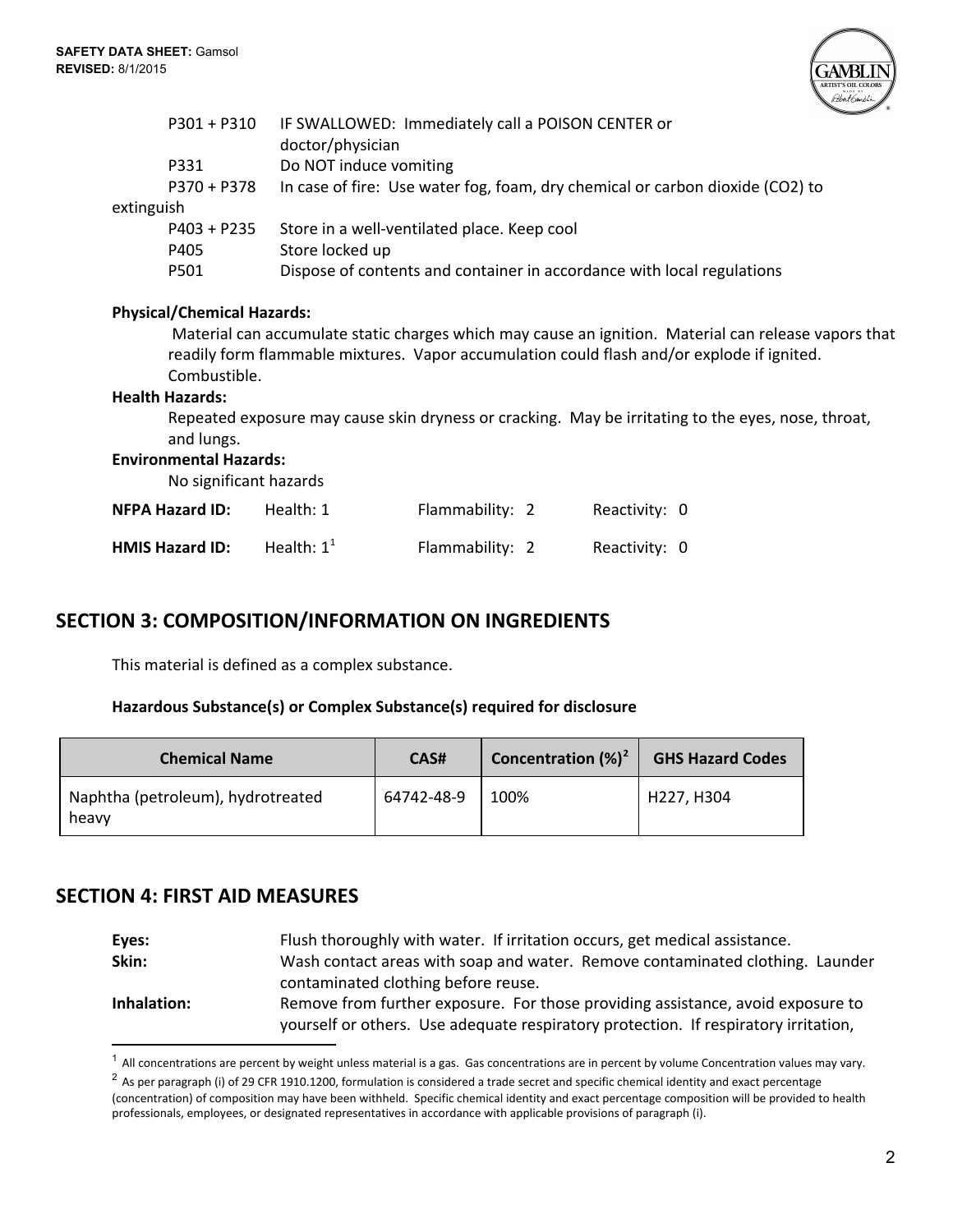

|            | dizziness, nausea, or unconsciousness occurs, seek immediate medical |
|------------|----------------------------------------------------------------------|
|            | assistance. If breathing has stopped, assist ventilation with a      |
|            | mechanical device or use mouth-to-mouth resuscitation.               |
| Ingestion: | Seek immediate medical attention. Do not induce vomiting.            |
|            |                                                                      |

NOTES TO PHYSICIANS OR FIRST AID PROVIDERS: If ingested material may be aspirated into the lungs and cause **chemical pneumonia. Treat appropriately.**

# **SECTION 5: FIRE FIGHTING MEASURES**

## **FIRE FIGHTING**

| <b>Appropriate Extinguishing Media:</b>   |                                                                                                                                                                                                                                                                                                                                               |
|-------------------------------------------|-----------------------------------------------------------------------------------------------------------------------------------------------------------------------------------------------------------------------------------------------------------------------------------------------------------------------------------------------|
|                                           | Use water fog, foam, dry chemical or carbon dioxide (CO2) to extinguish flames.                                                                                                                                                                                                                                                               |
| <b>Inappropriate Extinguishing Media:</b> |                                                                                                                                                                                                                                                                                                                                               |
|                                           | <b>Straight Streams of Water</b>                                                                                                                                                                                                                                                                                                              |
| <b>Special Fire Fighting Procedures:</b>  |                                                                                                                                                                                                                                                                                                                                               |
|                                           | Combustible. Evacuate area. Prevent runoff from fire control or dilution From entering<br>streams, sewers, or drinking water supplies. Firefighters should use standard<br>protective equipment and in enclosed spaces, self-contained breathing apparatus<br>(SCBA). Use water spray to cool fire exposed surfaces and to protect personnel. |
| <b>Hazardous Combustion Products:</b>     |                                                                                                                                                                                                                                                                                                                                               |
|                                           | Oxides of carbon, Smoke, Fume, Incomplete combustion products.                                                                                                                                                                                                                                                                                |
| Unusual Fire Hazards: Combustible.        |                                                                                                                                                                                                                                                                                                                                               |
| <b>FLAMMABILITY PROPERTIES</b>            |                                                                                                                                                                                                                                                                                                                                               |

**Flash Point [Method]:** 62°C 144°F [ASTM D-93] **Flammable Limits (Approximate volume % in air):** LEL: 0.7UEL:5.3 **Autoignition Temperature:** 335°C 635°F

# **SECTION 6: ACCIDENTAL RELEASE MEASURES**

# **NOTIFICATION PROCEDURES**

**General:**

In the event of a spill or accidental release, notify relevant authorities in accordance with all applicable regulations. US regulations require reporting releases of this material to the environment which exceed the applicable reportable quantity or oil spills which could reach any waterway including intermittent dry creeks. The National Response Center can be reached at (800)424-8802.

# **PROTECTIVE MEASURES**

## **General:**

Avoid contact with spilled material. Warn or evacuate occupants in surrounding and downwind areas if required due to toxicity or flammability of the material. See Section 5 for fire fighting information.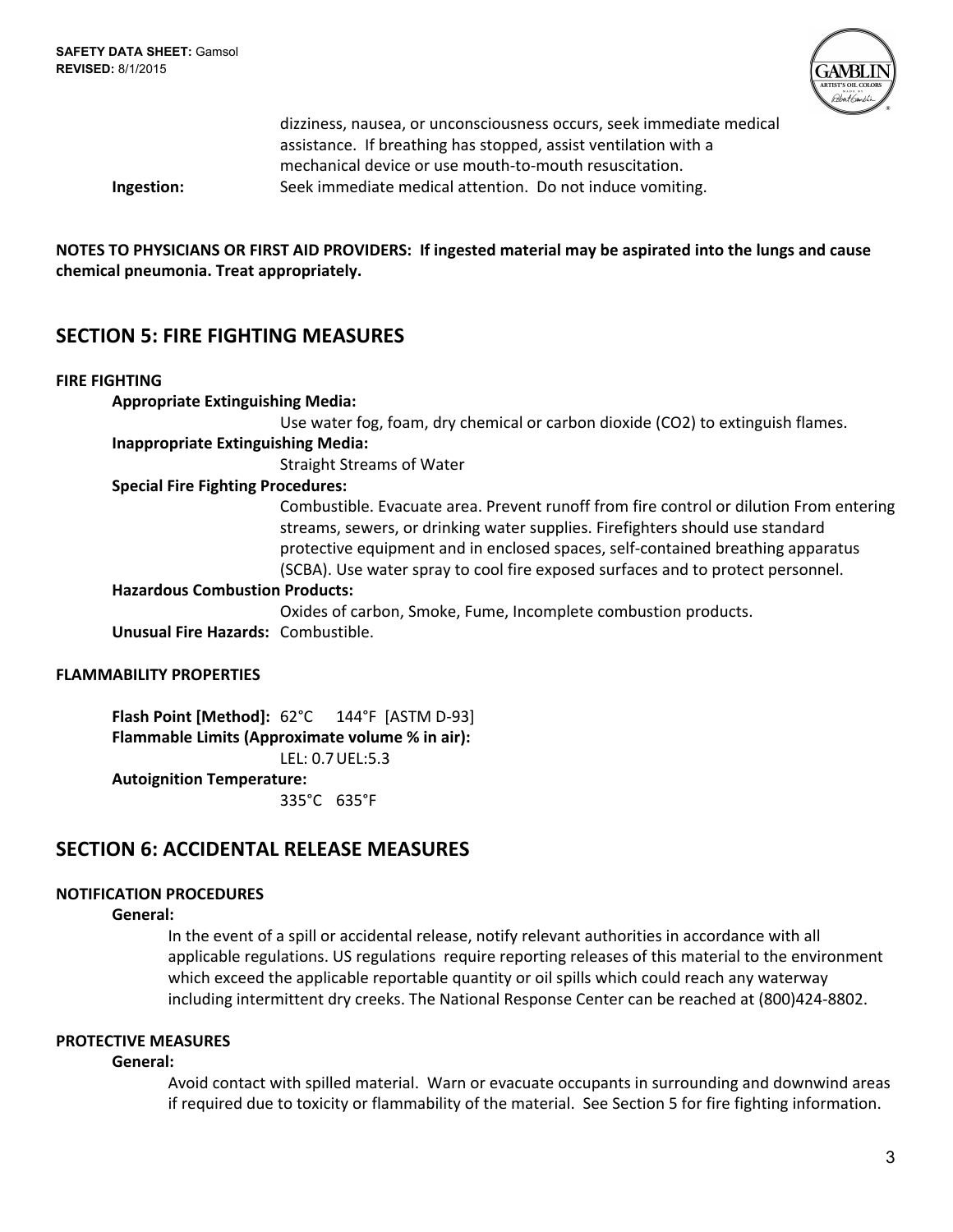

See the Hazard Identification Section for Significant Hazards. See Section 4 for First Aid Advice. See Section 8 for advice on the minimum requirements for personal protective equipment. Additional protective measures may be necessary, depending on the specific circumstances and/or the expert judgment of the emergency responders.

## **For emergency responders:**

Respiratory protection: half-face or full-face respirator with filter(s) for organic vapor and, when applicable, H2S, or Self Contained Breathing Apparatus (SCBA) can be used depending on the size of spill and potential level of exposure. If the exposure cannot be completely characterized or an oxygen deficient atmosphere is possible or anticipated, SCBA is recommended. Work gloves that are resistant to aromatic hydrocarbons are recommended. Note: gloves made of polyvinyl acetate (PVA) are not water-resistant and are not suitable for emergency use. Chemical goggles are recommended if splashes or contact with eyes is possible. Small spills: normal antistatic work clothes are usually adequate. Large spills: full body suit of chemical resistant, antistatic material is recommended.

## **SPILL MANAGEMENT**

## **Land Spill:**

Eliminate all ignition sources (no smoking, flares, sparks or flames in immediate area). Stop leak if you can do it without risk. All equipment used when handling the product must be grounded. Do not touch or walk through spilled material. Prevent entry into waterways, sewer, basements or confined areas. A vapor suppressing foam may be used to reduce vapors. Use clean non-sparking tools to collect absorbed material. Absorb or cover with dry earth, sand or other non-combustible material and transfer to containers. Large Spills: Water spray may reduce vapor; but may not prevent ignition in closed spaces. Recover by pumping or with suitable absorbent.

#### **Water Spill:**

Stop leak if you can do it without risk. Confine the spill immediately with booms. Warn other shipping. Remove from the surface by skimming or with suitable absorbents. Seek the advice of a specialist before using dispersants.

#### **Note:**

Water spill and land spill recommendations are based on the most likely spill scenario for this material; however, geographic conditions, wind, temperature, (and in the case of a water spill) wave and current direction and speed may greatly influence the appropriate action to be taken. For this reason, local experts should be consulted.

Local regulations may prescribe or limit action to be taken.

# **SECTION 7: HANDLING AND STORAGE**

## **HANDLING**

#### **General:**

Avoid contact with skin. Prevent small spills and leakage to avoid slip hazard. Material can accumulate static charges which may cause an electrical spark (ignition source). When the material is handled in bulk, an electrical spark could ignite any flammable vapors from liquids or residues that may be present (e.g., during switch-loading operations). Use proper bonding and/or ground procedures. However, bonding and grounds may not eliminate the hazard from static accumulation. Consult local applicable standards for guidance. Additional references include American Petroleum Institute 2003 (Protection Against Ignitions Arising out of Static, Lightning and Stray Currents) or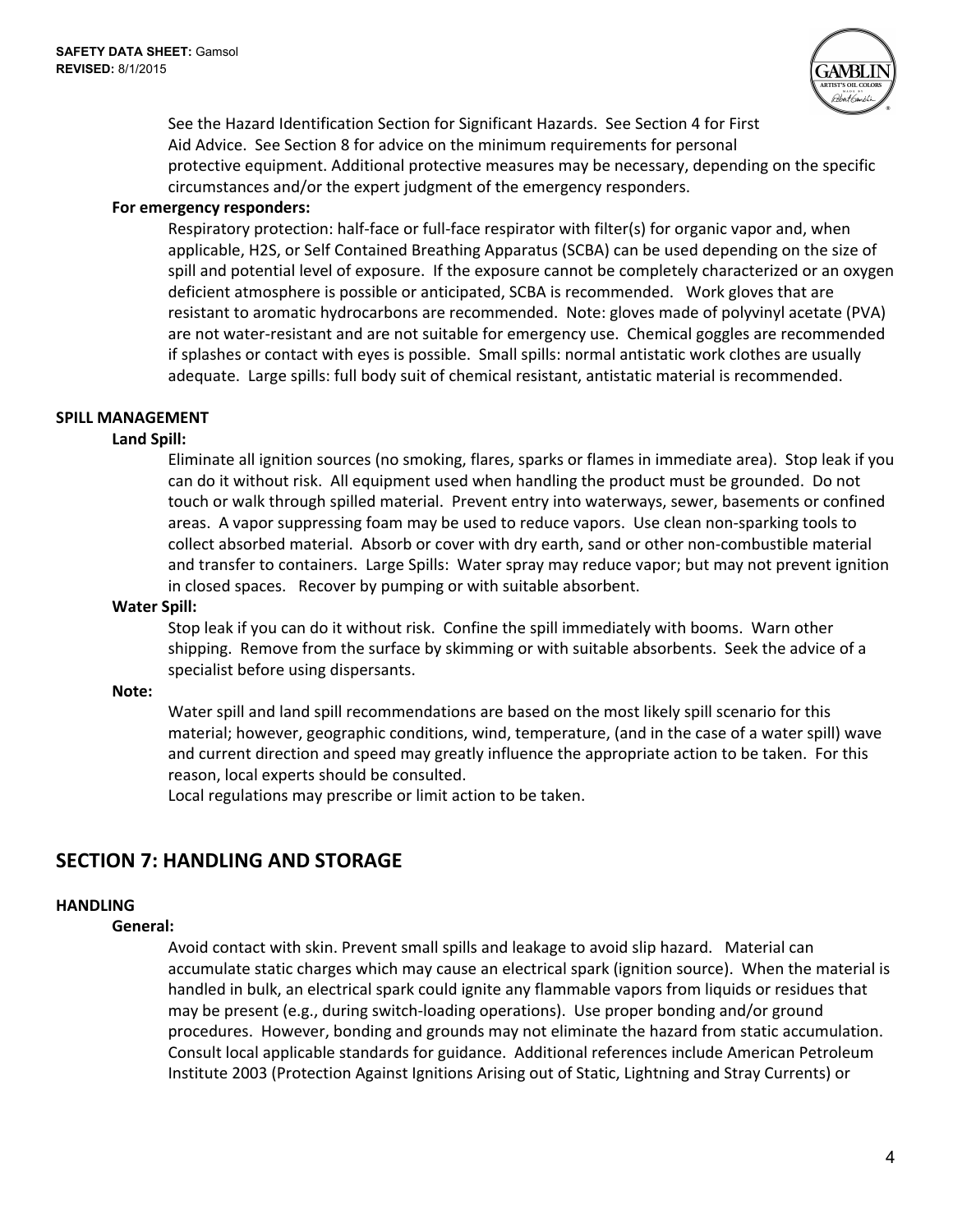

National Fire Protection Agency 77 (Recommended Practice on Static Electricity) or CENELEC CLC/TR 50404 (Electrostatics - Code of practice for the avoidance of hazards due to static electricity).

| Loading/Unloading Temperature: | [Ambient] |
|--------------------------------|-----------|
| <b>Transport Temperature:</b>  | [Ambient] |
| <b>Transport Pressure:</b>     | [Ambient] |
| .                              |           |

#### **Static Accumulator:**

This material is a static accumulator. A liquid is typically considered a nonconductive, static accumulator if its conductivity is below 100 pS/m (100x10E-12 Siemens per meter) and is considered a semiconductive, static accumulator if its conductivity is below 10,000 pS/m. Whether a liquid is nonconductive or semiconductive, the precautions are the same. A number of factors, for example liquid temperature, presence of contaminants, anti-static additives and filtration can greatly influence the conductivity of a liquid.

#### **STORAGE**

#### **General:**

The container choice, for example storage vessel, may effect static accumulation and dissipation. Keep container closed. Handle containers with care. Open slowly in order to control possible pressure release. Store in a cool, well-ventilated area. Storage containers should be grounded and bonded. Fixed storage containers, transfer containers and associated equipment should be grounded and bonded to prevent accumulation of static charge.

- **Storage Temperature:** [Ambient]
- **Storage Pressure:** [Ambient]

## **Suitable Containers/Packing:**

Tankers; Tank Trucks; Railcars; Barges; Drums

**Suitable Materials and Coatings (Chemical Compatibility):**

Inorganic Zinc Coatings; Epoxy Phenolics; Teflon; Neoprene; Stainless Steel; Carbon Steel **Unsuitable Materials and Coatings:**

Vinyl Coatings; Natural Rubber; Butyl Rubber; Ethylene-proplyene-diene monomer (EPDM)

# **SECTION 8: EXPOSURE CONTROLS/PERSONAL PROTECTION**

## **EXPOSURE LIMIT VALUES**

## **Exposure Limits/Standards:**

| <b>Substance Name</b>                             | <b>Form</b> | Limit / Standard |                      |           | <b>Source</b>      |
|---------------------------------------------------|-------------|------------------|----------------------|-----------|--------------------|
| NAPHTHA (PETROLEUM),<br><b>HYDROTREATED HEAVY</b> | N/A         | TWA              | $400 \text{ mg/m}$ 3 | $100$ ppm | OSHA <sub>Z1</sub> |
| NAPHTHA (PETROLEUM),<br><b>HYDROTREATED HEAVY</b> | Vapor       | $RCP -$<br>TWA   | 1200 mg/m $3$        | $171$ ppm | Manufacturer       |

**Note:** Exposure limits are not additive. Limits/standards shown for guidance only. Follow applicable regulations. No biological limits allocated.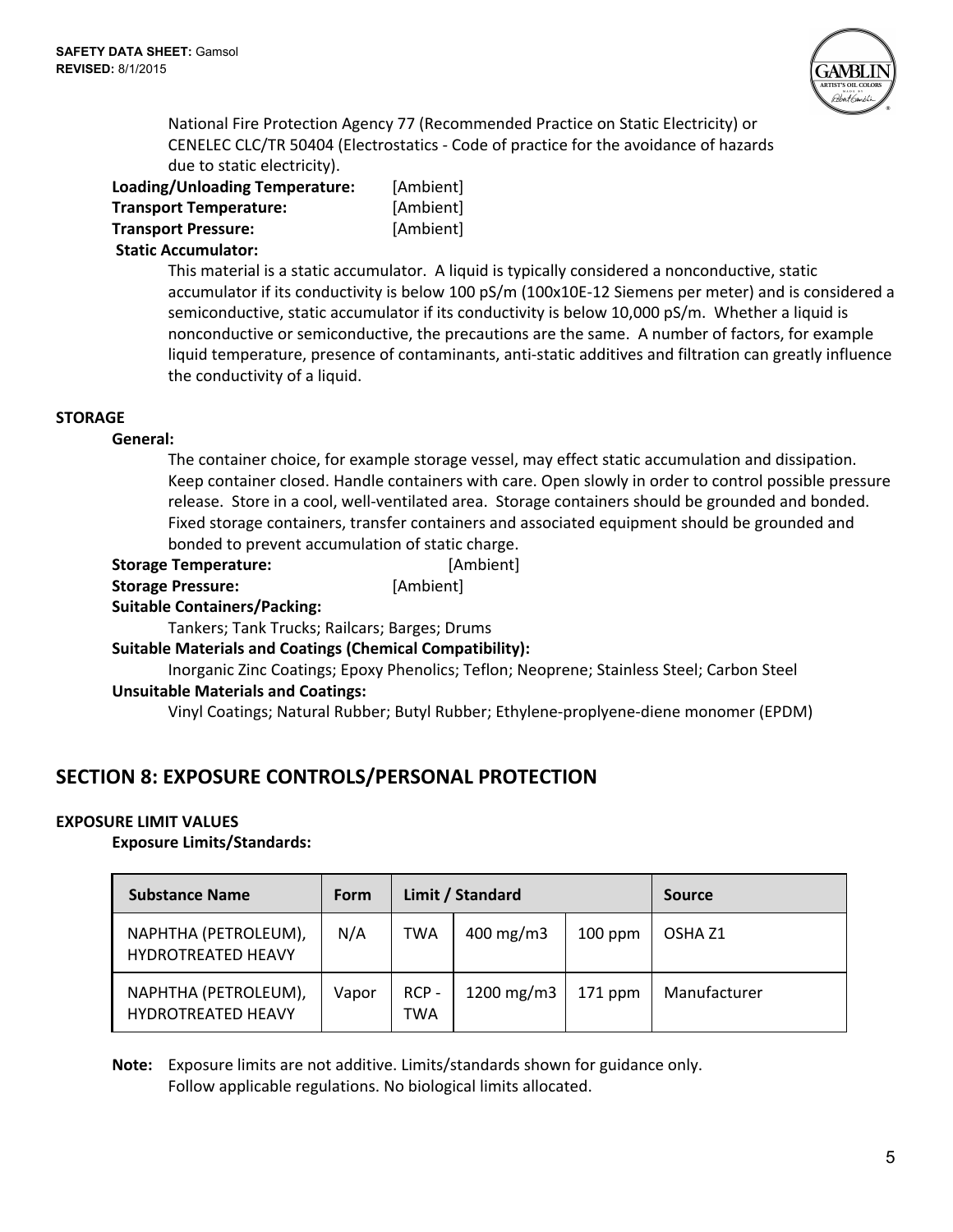



#### **Control measures to consider:**

Adequate ventilation should be provided so that exposure limits are not exceeded. Use explosion-proof ventilation equipment.

**Note:** The level of protection and types of controls necessary will vary depending upon potential exposure conditions.

#### **PERSONAL PROTECTION**

**Note:** Personal protective equipment selections vary based on potential exposure conditions such as applications, handling practices, concentration and ventilation. Information on the selection of protective equipment for use with this material, as provided below, is based upon intended, normal usage.

#### **Respiratory Protection:**

If engineering controls do not maintain airborne contaminant concentrations at a level which is adequate to protect worker health, an approved respirator may be appropriate. Respirator selection, use, and maintenance must be in accordance with regulatory requirements, if applicable. Types of respirators to be considered for this material include: Half-face filter respirator. For high airborne concentrations, use an approved supplied-air respirator, operated in positive pressure mode. Supplied air respirators with an escape bottle may be appropriate when oxygen levels are inadequate, gas/vapor warning properties are poor, or if air purifying filter capacity/rating may be exceeded.

#### **Hand Protection:**

Any specific glove information provided is based on published literature and glove manufacturer data. Glove suitability and breakthrough time will differ depending on the specific use conditions. Contact the glove manufacturer for specific advice on glove selection and breakthrough times for your use conditions. Inspect and replace worn or damaged gloves. The types of gloves to be considered for this material include: If prolonged or repeated contact is likely, chemical resistant gloves are recommended. If contact with forearms is likely, wear gauntlet style gloves.

#### **Eye Protection:**

If contact is likely, safety glasses with side shields are recommended.

#### **Skin and Body Protection:**

Any specific clothing information provided is based on published literature or manufacturer data. The types of clothing to be considered for this material include: If prolonged or repeated contact is likely, chemical, and oil resistant clothing is recommended.

#### **Specific Hygiene Measures:**

Always observe good personal hygiene measures, such as washing after handling the material and before eating, drinking, and/or smoking. Routinely wash work clothing and protective equipment to remove contaminants. Discard contaminated clothing and footwear that cannot be cleaned. Practice good housekeeping.

## **ENVIRONMENTAL CONTROLS**

Comply with applicable environmental regulations limiting discharge to air, water and soil. Protect the environment by applying appropriate control measures to prevent or limit emissions.

# **SECTION 9: PHYSICAL AND CHEMICAL PROPERTIES**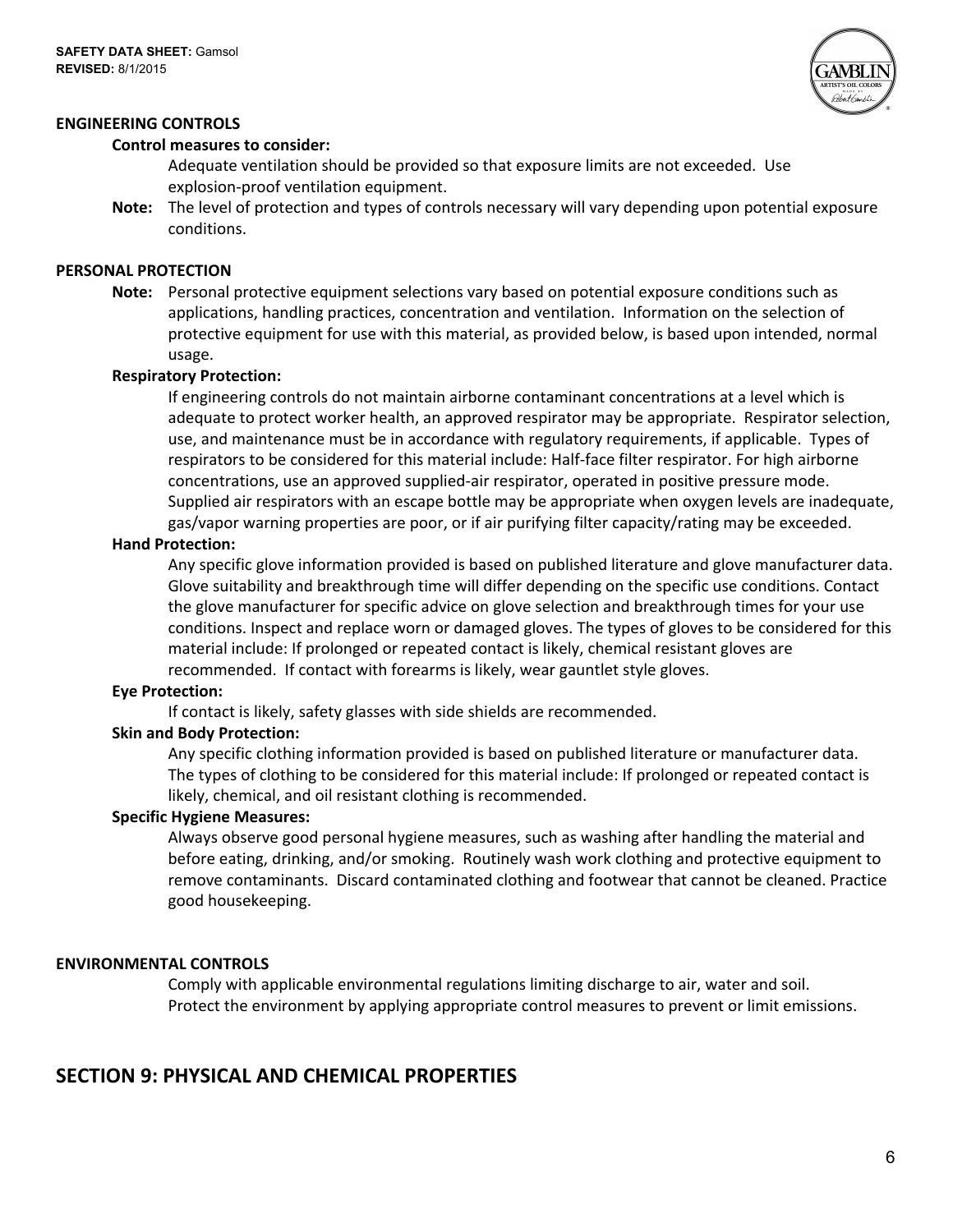**SAFETY DATA SHEET:**Gamsol **REVISED:**8/1/2015



**NOTE: Physical and chemical properties are provided for safety, health and environmental considerations only and may not fully represent product specifications. Contact the Supplier for additional information.**

#### **GENERAL INFORMATION**

| <b>Physical State:</b> | Liquid or gel |
|------------------------|---------------|
| Form:                  | Clear         |
| Color:                 | Colorless     |
| Odor:                  | Odorless      |
| <b>Odor Threshold:</b> | N/D           |

## **IMPORTANT HEALTH, SAFETY, AND ENVIRONMENTAL INFORMATION**

**Relative Density (at 15 °C):** 0.765 **Density (at 15 °C):** 764 kg/m<sup>3</sup> (6.38 lbs/gal, 0.76 kg/dm<sup>3</sup>) **Flammability (Solid, Gas):** N/A **Flash Point [Method]:** 62°C (144°F) [ASTM D-93] **Flammable Limits (Approximate volume % in air):** LEL: 0.7 UEL: 5.3 **Autoignition Temperature:** 335°C (635°F) **Boiling Point / Range:** 189°C (372°F) - 209°C (408°F) **Decomposition Temperature:** N/D **Vapor Density (Air = 1):** 5.6 at 101 kPa **Vapor Pressure:** 0.041 kPa (0.31 mm Hg) at 20 °C **Evaporation Rate (n-butyl acetate = 1):** 0.09 **pH:** N/D **Log Pow (n-Octanol/Water Partition Coefficient):** N/D **Solubility in Water:** Negligible **Viscosity:** 1.56 cSt (1.56 mm2/sec) at 40 °C | 2.02 cSt (2.02 mm2/sec) at 25°C **Oxidizing Properties:** See Hazards Identification Section.

## **OTHER INFORMATION**

**Freezing Point:** N/D **Melting Point:** N/D **Pour Point:** -69°C (-92°F) **Molecular Weight:** 162 **Hygroscopic:** No **Coefficient of Thermal Expansion:** 0.00078 V/VDEGC

# **SECTION 10: STABILITY AND REACTIVITY**

**REACTIVITY:** See sub-sections below.

**STABILITY:** Material is stable under normal conditions.

**CONDITIONS TO AVOID:** Avoid heat, sparks, open flames and other ignition sources.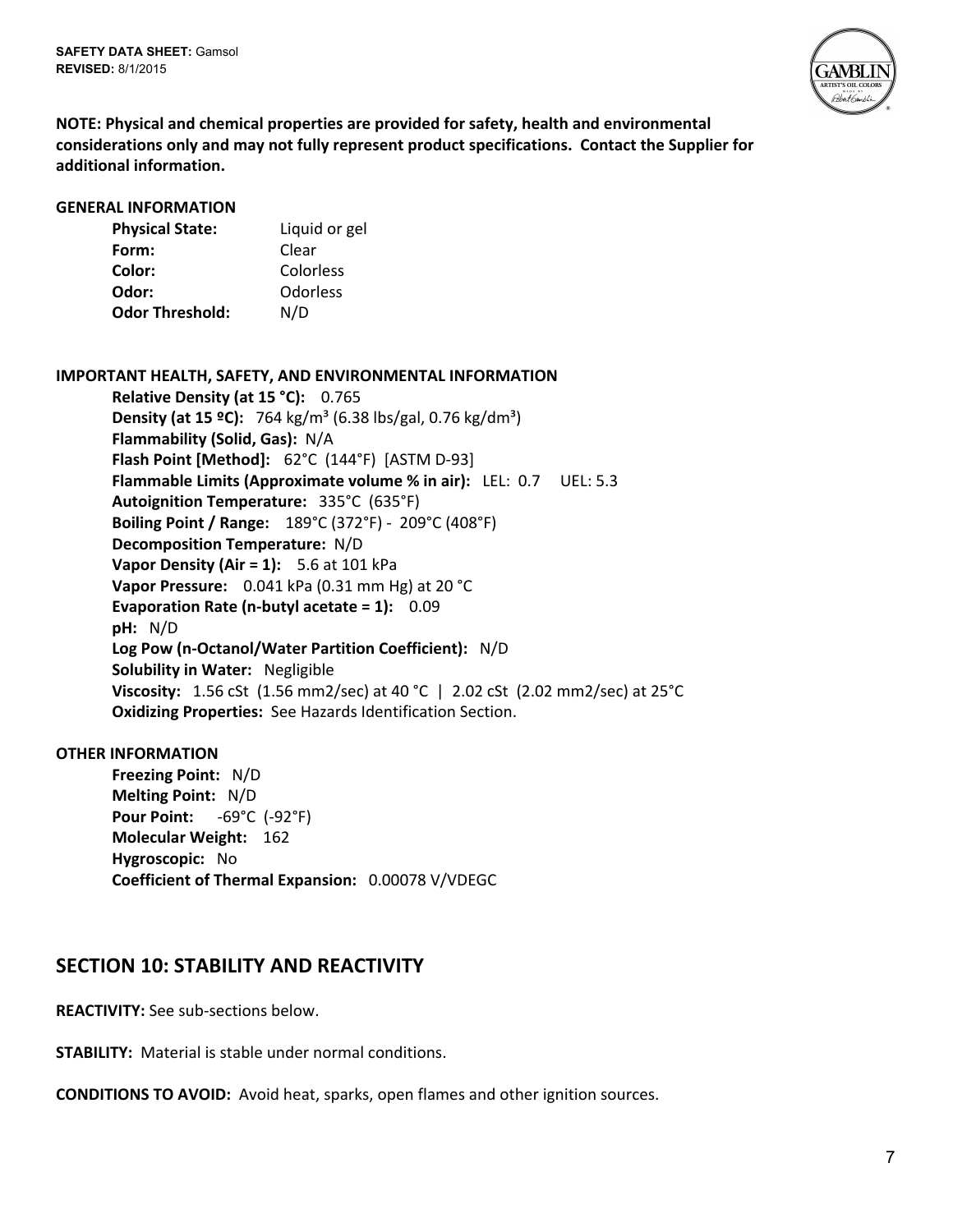

# **MATERIALS TO AVOID:** Strong oxidizers

**HAZARDOUS DECOMPOSITION PRODUCTS:** Material does not decompose at ambient temperatures.

**POSSIBILITY OF HAZARDOUS REACTIONS:** Hazardous polymerization will not occur.

# **SECTION 11: TOXICOLOGICAL INFORMATION**

## **INFORMATION ON TOXICOLOGICAL EFFECTS**

| <b>HAZARD CLASS</b>                                          | <b>CONCLUSION/REMARKS</b>                                                                                                                                               |
|--------------------------------------------------------------|-------------------------------------------------------------------------------------------------------------------------------------------------------------------------|
| Inhalation                                                   |                                                                                                                                                                         |
| Acute Toxicity: (Rat) 8 hour(s) LC50 > 5000 mg/m3<br>(Vapor) | Minimally Toxic. Based on test data for structurally similar materials. Test(s)<br>equivalent or similar to OECD Guideline 403                                          |
| Irritation: No end point data for material.                  | Negligible hazard at ambient/normal handling temperatures.                                                                                                              |
| Ingestion                                                    |                                                                                                                                                                         |
| Acute Toxicity (Rat): LD50 > 5000 mg/kg                      | Minimally Toxic. Based on test data for structurally similar materials. Test(s)<br>equivalent or similar to OECD Guideline 401                                          |
| <b>Skin</b>                                                  |                                                                                                                                                                         |
| Acute Toxicity (Rabbit): LD50 > 5000 mg/kg                   | Minimally Toxic. Based on test data for structurally similar materials. Test(s)<br>equivalent or similar to OECD Guideline 402                                          |
| Skin Corrosion/Irritation: Data available.                   | May dry the skin leading to discomfort and dermatitis. Based on test data for<br>structurally similar materials. Test(s) equivalent or similar to OECD Guideline 404    |
| Eye                                                          |                                                                                                                                                                         |
| Serious Eye Damage/Irritation: Data available.               | May cause mild, short-lasting discomfort to eyes. Based on test data for structurally<br>similar materials. Test(s) equivalent or similar to OECD Guideline 405         |
| Sensitization                                                |                                                                                                                                                                         |
| Respiratory Sensitization: No end point data for material.   | Not expected to be a respiratory sensitizer.                                                                                                                            |
| Skin Sensitization: Data available.                          | Not expected to be a skin sensitizer. Based on test data for structurally similar<br>materials. Test(s) equivalent or similar to OECD Guideline 406                     |
| Aspiration: Data available.                                  | May be fatal if swallowed and enters airways. Based on physico-chemical properties<br>of the material.                                                                  |
| Germ Cell Mutagenicity: Data available.                      | Not expected to be a germ cell mutagen. Based on test data for structurally similar<br>materials. Tests equivalent or similar to OECD Guideline 471 473 474 476 478 479 |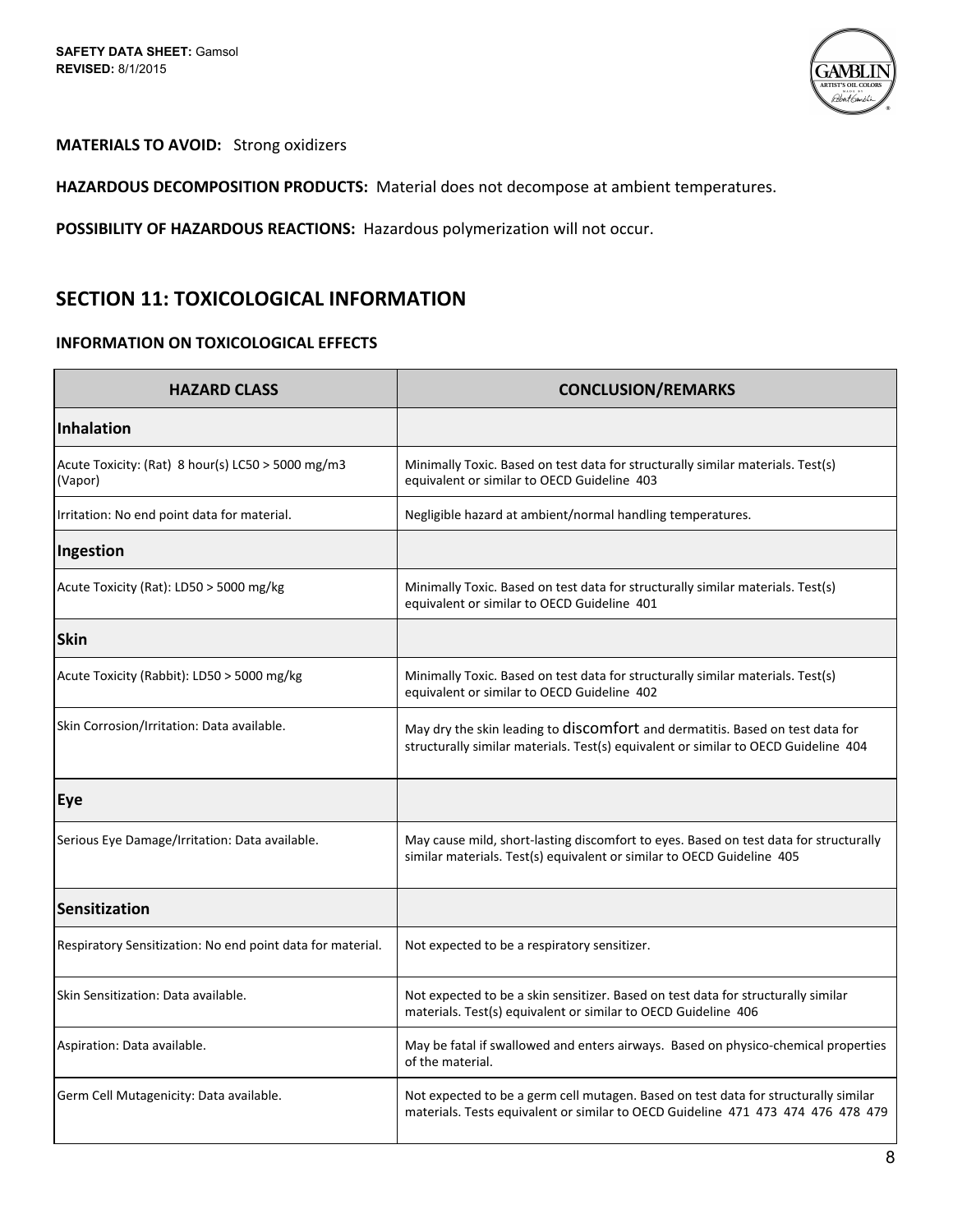

| Carcinogenicity: Data available.                 | Not expected to cause cancer. Based on test data for structurally similar materials.<br>Test(s) equivalent or similar to OECD Guideline 453                                                      |
|--------------------------------------------------|--------------------------------------------------------------------------------------------------------------------------------------------------------------------------------------------------|
| Reproductive Toxicity: Data available.           | Not expected to be a reproductive toxicant. Based on test data for structurally<br>similar materials. Test(s) equivalent or similar to OECD Guideline 414 421 422                                |
| Lactation: No end point data for material.       | Not expected to cause harm to breast-fed children.                                                                                                                                               |
| <b>Specific Target Organ Toxicity (STOT)</b>     |                                                                                                                                                                                                  |
| Single Exposure: No end point data for material. | Not expected to cause organ damage from a single exposure.                                                                                                                                       |
| Repeated Exposure: Data available.               | Not expected to cause organ damage from prolonged or repeated exposure. Based<br>on test data for structurally similar materials. Test(s) equivalent or similar to OECD<br>Guideline 408 413 422 |

# **OTHER INFORMATION**

## **For the product itself:**

Vapor concentrations above recommended exposure levels are irritating to the eyes and the respiratory tract, may cause headaches and dizziness, are anesthetic and may have other central nervous system effects. Prolonged and/or repeated skin contact with low viscosity materials may defat the skin resulting in possible irritation and dermatitis. Small amounts of liquid aspirated into the lungs during ingestion or from vomiting may cause chemical pneumonitis or pulmonary edema.

# **SECTION 12: ECOLOGICAL INFORMATION**

## **ECOLOGICAL INFORMATION**

| Ecotoxicity: | Not expected to be harmful to aquatic organisms.                   |
|--------------|--------------------------------------------------------------------|
|              | Not expected to demonstrate chronic toxicity to aquatic organisms. |

# **PERSISTENCE AND MOBILITY**

| <b>Biodegradation:</b> | Expected to be inherently biodegradable.                            |
|------------------------|---------------------------------------------------------------------|
| <b>Hydrolysis:</b>     | Transformation due to hydrolysis is not expected to be significant. |
| <b>Photolysis:</b>     | Transformation due to photolysis is not expected to be significant. |
| Atmospheric:           | Expected to degrade rapidly in air.                                 |

# **OTHER ECOLOGICAL INFORMATION**

**VOC (EPA Method 24):** 6.401 lbs/gal

# **ECOLOGICAL DATA**

#### **Ecotoxicity**

| Test                            | <b>Duration</b> | <b>Organism Type</b> | <b>Test Results</b>                       |
|---------------------------------|-----------------|----------------------|-------------------------------------------|
| <b>Aquatic - Acute Toxicity</b> | 96 hour(s)      | Oncorhynchus mykiss  | LLO 1000 mg/l: data for similar materials |
| <b>Aquatic - Acute Toxicity</b> | 48 hour(s)      | Daphnia magna        | ELO 1000 mg/l: data for similar materials |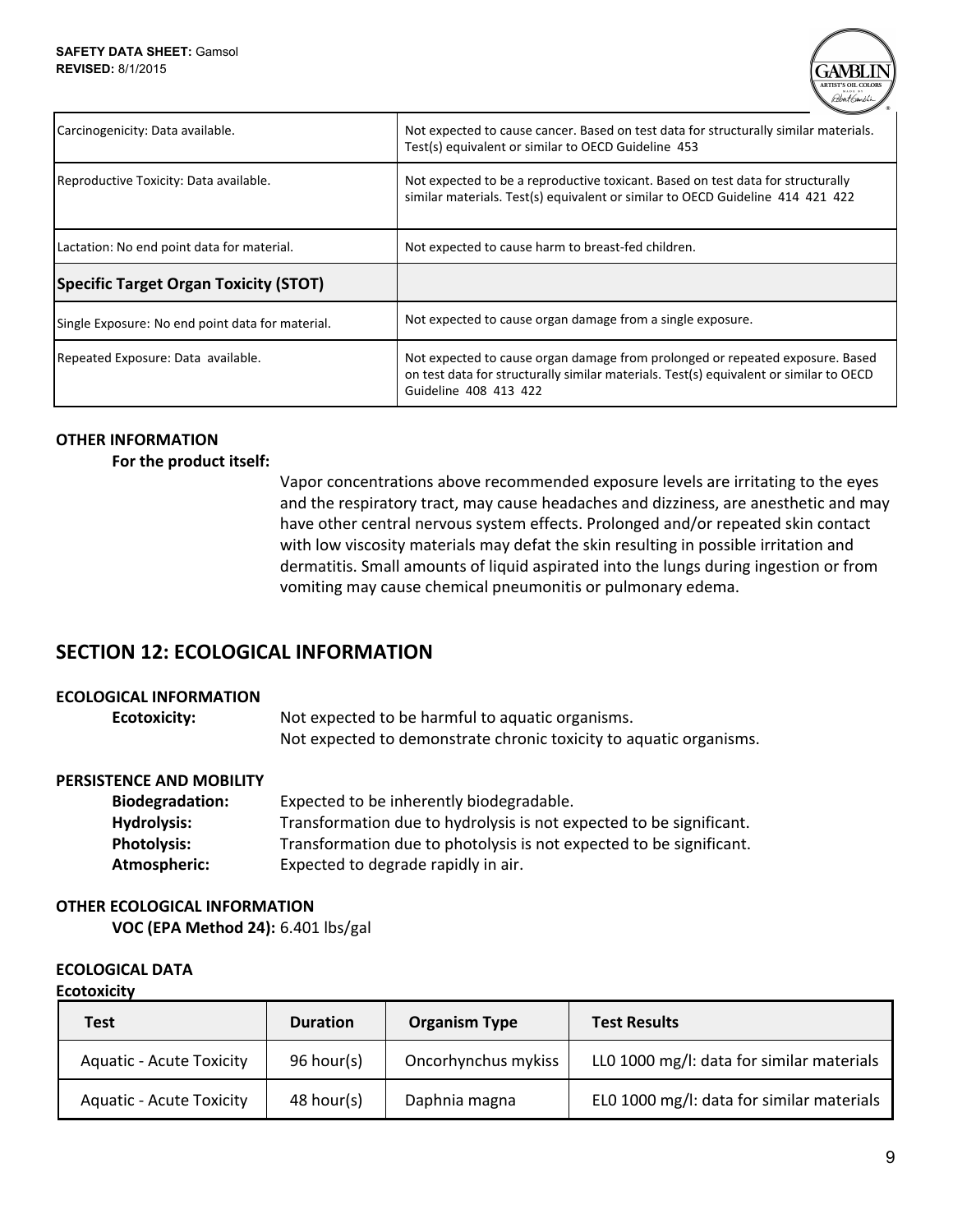

| <b>Aquatic - Acute Toxicity</b> | 72 hour(s)          | Pseudokirchneriella<br>subcapitata | ELO 1000 mg/l: data for similar materials      |
|---------------------------------|---------------------|------------------------------------|------------------------------------------------|
| Aquatic - Chronic<br>Toxicity   | $21 \text{ day}(s)$ | Daphnia magna                      | NOELR 1 mg/l: data for the material            |
| <b>Aquatic - Acute Toxicity</b> | 72 hour(s)          | Pseudokirchneriella<br>subcapitata | NOELR 1000 mg/l: data for similar<br>materials |

## **Persistence, Degradability and Bioaccumulation Potential**

| Media | <b>Test Type</b>       | <b>Duration</b>     | <b>Test Results</b>                |
|-------|------------------------|---------------------|------------------------------------|
| Water | Ready Biodegradability | $28 \text{ day(s)}$ | % Degraded 31.3 : similar material |

# **SECTION 13: DISPOSAL CONSIDERATIONS**

**NOTE: Disposal recommendations based on material as supplied. Disposal must be in accordance with current applicable laws and regulations, and material characteristics at the time of disposal.**

| <b>Waste Disposal:</b>   | Product is suitable for burning in an enclosed controlled burner for fuel value or                                                                                                                                                                                                                                                                                                                                                                                                                                             |
|--------------------------|--------------------------------------------------------------------------------------------------------------------------------------------------------------------------------------------------------------------------------------------------------------------------------------------------------------------------------------------------------------------------------------------------------------------------------------------------------------------------------------------------------------------------------|
| disposal                 |                                                                                                                                                                                                                                                                                                                                                                                                                                                                                                                                |
|                          | by supervised incineration at very high temperatures to prevent formation of<br>undesirable combustion products.                                                                                                                                                                                                                                                                                                                                                                                                               |
| <b>RCRA Information:</b> | The unused product, in our opinion, is not specifically listed by the EPA as a hazardous<br>waste (40 CFR, Part 261D), nor is it formulated to contain materials which are listed as<br>hazardous wastes. It does not exhibit the hazardous characteristics of ignitability,<br>corrosivity or reactivity and is not formulated with contaminants as determined by the<br>Toxicity Characteristic Leaching Procedure (TCLP). However, used product may be<br>regulated.                                                        |
| <b>Empty Container:</b>  | Empty containers may contain residue and can be dangerous.<br>Do not attempt to clean container without proper instructions.<br>Empty containers should be taken for recycling, recovery, or disposal through suitably<br>qualified or licensed contractor and in accordance with governmental regulations.<br>DO NOT PRESSURISE, CUT, WELD, BRAZE, SOLDER, DRILL, GRIND, OR EXPOSE SUCH<br>CONTAINERS TO HEAT, FLAME, SPARKS, STATIC ELECTRICITY OR OTHER SOURCES OF<br>IGNITION. THEY MAY EXPLODE AND CAUSE INJURY OR DEATH. |

# **SECTION 14: TRANSPORT INFORMATION**

**LAND (DOT)**

**Proper Shipping Name:** Petroleum distillates, N.O.S. **Hazard Class:** Combustible liquid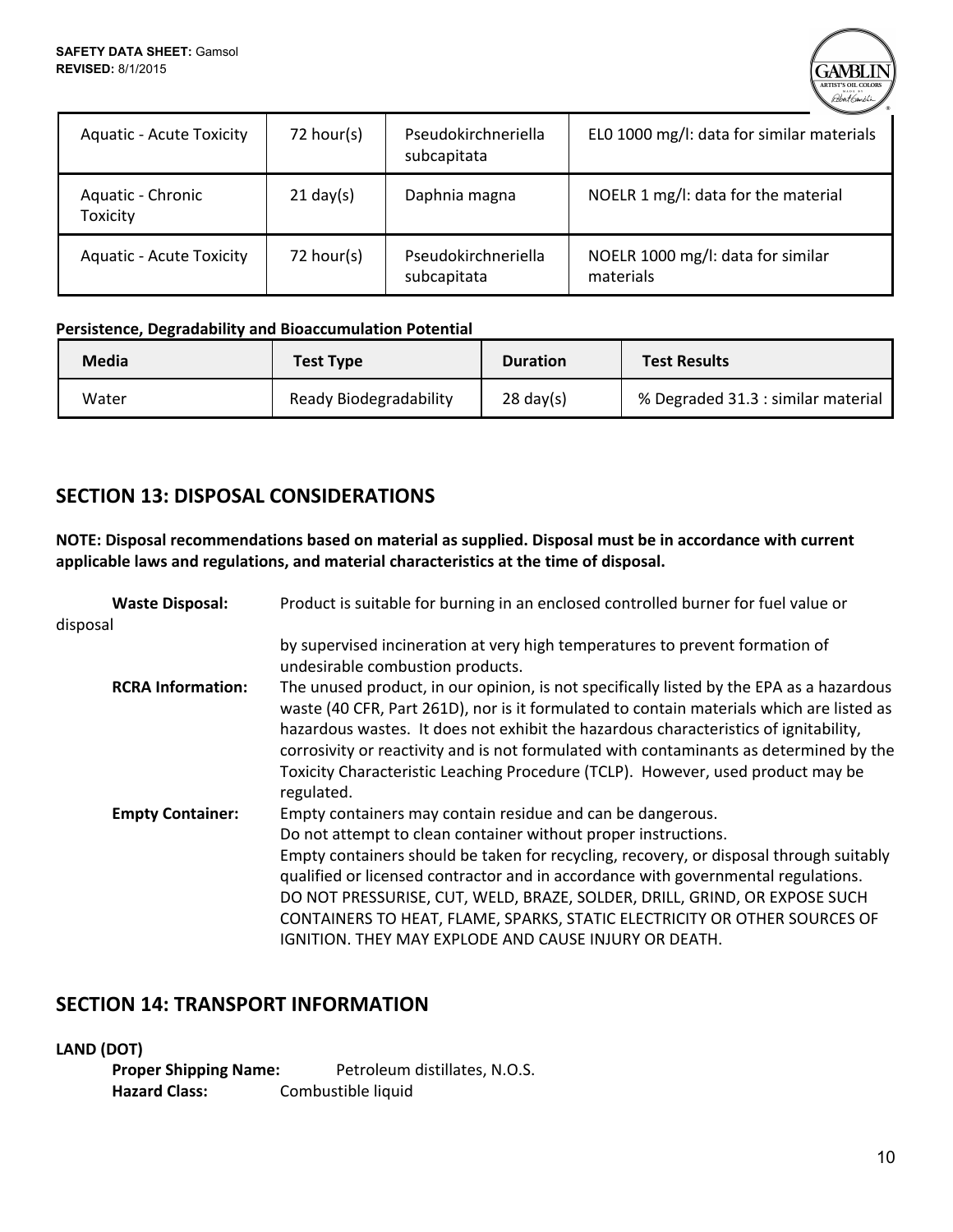**SAFETY DATA SHEET:**Gamsol **REVISED:**8/1/2015



**ID Number:** 1268 **Packing Group:** III **ERG Number:** 128 Label(s): None **Transport Doc. Name:** UN1268, PETROLEUM DISTILLATES, N.O.S., COMBUSTIBLE LIQUID, PG III **Note:** This material is not regulated under 49 CFR in a container of 119 gallon capacity or

less

when transported solely by land, as long as the material is not a hazardous waste, a marine pollutant, or specifically listed as a hazardous substance.

#### **LAND (TDG)**

**Not Regulated for Land Transport**

#### **SEA (IMDG)**

**Not Regulated for Sea Transport according to IMDG-Code Marine Pollutant: No** 

#### **AIR (IATA)**

**Not Regulated for Air Transport**

# **SECTION 15: REGULATORY INFORMATION**

## **OSHA HAZARD COMMUNICATION STANDARD**

This material is considered hazardous in accordance with OSHA HazCom 2012, 29 CFR 1910.1200. Listed or exempt from listing/notification on the following chemical inventories: AICS, DSL, ENCS, IECSC, KECI, PICCS, TSCA

#### **EPCRA SECTION 302**

This material contains no extremely hazardous substances.

#### **CERCLA**

This material is not subject to any special reporting under the requirements of the Comprehensive Environmental Response, Compensation and Liability Act (CERCLA). CERCLA petroleum exclusion applies for this product. Contact local authorities to determine if other reporting requirements apply.

#### **SARA (311/312) REPORTABLE HAZARD CATEGORIES**

Fire. Immediate Health. Delayed Health.

#### **SARA (313) TOXIC RELEASE INVENTORY**

This material contains no chemicals subject to the supplier notification requirements of the SARA 313 Toxic Release Program.

**The following ingredients are cited on the lists below:** None